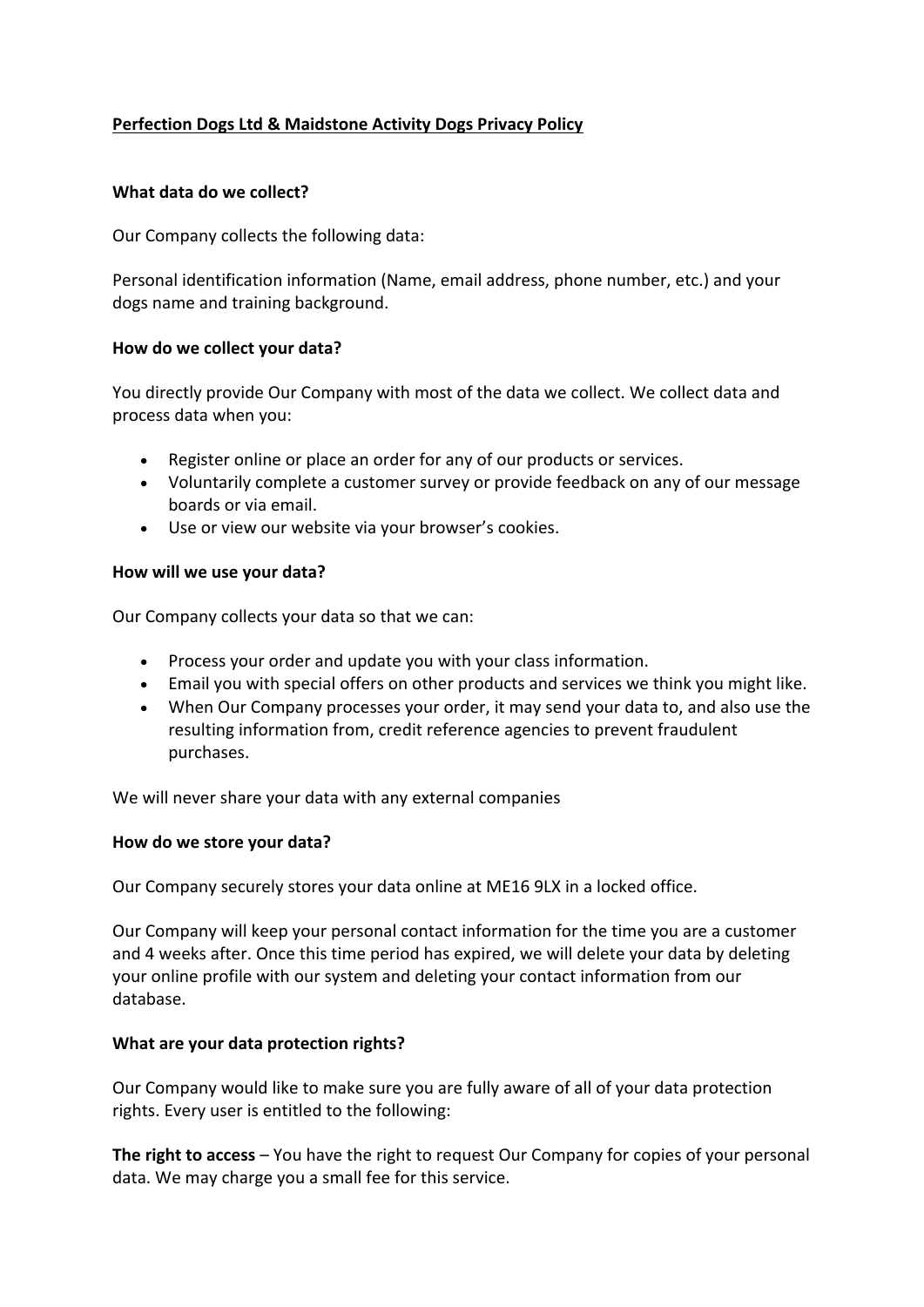**The right to rectification** – You have the right to request that Our Company correct any information you believe is inaccurate. You also have the right to request Our Company to complete the information you believe is incomplete.

**The right to erasure** – You have the right to request that Our Company erase your personal data, under certain conditions.

**The right to restrict processing** – You have the right to request that Our Company restrict the processing of your personal data, under certain conditions.

**The right to object to processing** – You have the right to object to Our Company's processing of your personal data, under certain conditions.

**The right to data portability** – You have the right to request that Our Company transfer the data that we have collected to another organization, or directly to you, under certain conditions.

If you make a request, we have one month to respond to you. If you would like to exercise any of these rights, please contact us at our email:

Write to us at: Perfection Dogs Ltd, Homewood, Farleigh Lane, Maidstone, ME16 9LX

### **Cookies**

Cookies are text files placed on your computer to collect standard Internet log information and visitor behavior information. When you visit our websites, we may collect information from you automatically through cookies or similar technology

For further information, visit allaboutcookies.org.

### **How do we use cookies?**

Our Company uses cookies in a range of ways to improve your experience on our website, including:

- Keeping you signed in
- Understanding how you use our website
- [Add any uses your company has for cookies]

### **What types of cookies do we use?**

There are a number of different types of cookies, however, our website uses:

• Functionality – Our Company uses these cookies so that we recognize you on our website and remember your previously selected preferences. These could include what language you prefer and location you are in. A mix of first-party and third-party cookies are used.